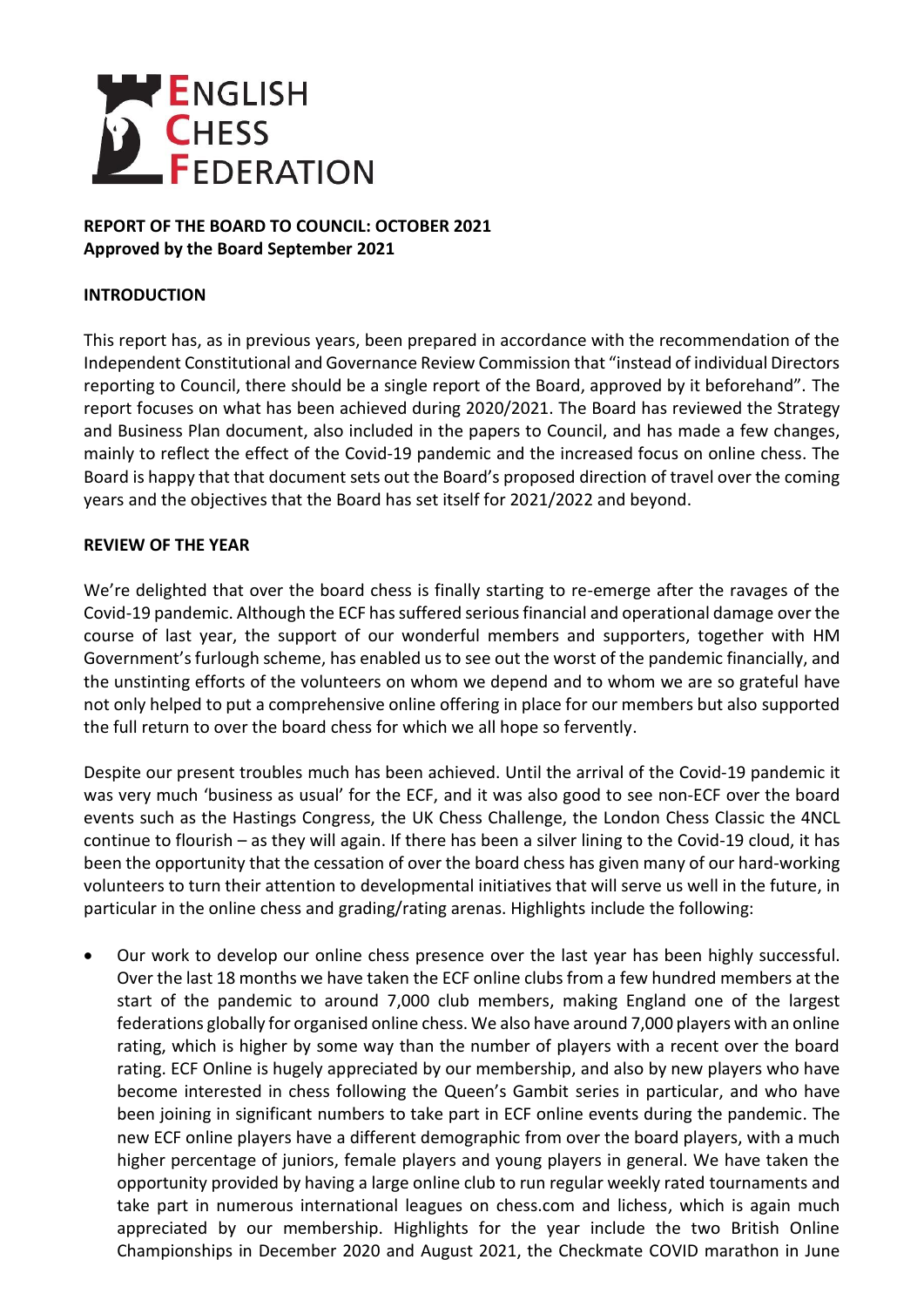2021, and the very successful Improvers Festival specifically targeted at new to chess online players. Much effort has also gone into developing an ECF broadcast facility for online and over the board events led by WIM Natasha Regan and GM Matthew Sadler, who have been providing an outstanding commentary service with a number of IM and GM colleagues which has received extremely positive feedback from our members.

- Clubs and leagues are now restarting over the board chess, with various congresses and events being scheduled. We carried out a survey of over 700 clubs in England, receiving responses from almost 100 which have helped us to better understand the challenges and opportunities that clubs are seeing, together with initiatives in progress where they are looking for support on a national basis. This has provided us with a clear picture of the issues facing our clubs, and we are developing a number of initiatives to provide support for clubs and grassroots chess. We are currently in the course of organising the British Chess Championships for 2021, which will take place in October with separate Open, Women's, Junior and Senior Championships at two venues (Hull and Milton Keynes). Despite the pandemic and the timing of the event outside of the holiday period, we are seeing a good response from players, and look forward to restarting the championships with the supporting Major Open and rating limited events to be staged in the spring as part of a wider chess festival. We also organised a small series of friendly matches for the counties during August and September.
- Despite the problems caused by Covid, junior chess has flourished online. England won three out of four sections of the Glorney Cup, and juniors were entered into the limited range of international online tournaments that were available. The Academy has continued as an online only venture, with plans to adopt a hybrid online/face-to-face approach in due course. A register of coaches has been established, and has proved extremely successful. Work has also begun on a national syllabus to better structure the delivery of coaching for new and inexperienced coaches, and we hope that this will be fully operational in the near future.
- Much hard work has gone into developing our benefits package for members. In particular: our GoMembership proposition offers a range of discounts from over 270 online and high street retailers; Chess & Bridge and Chess Direct continue to offer significant discounts to our members on a range of chess products; our monthly "Chess Moves" magazine has improved in quality by leaps and bounds over the year; and our annual yearbook now provides a complete compendium of news and articles concerning English chess. We will continue to develop our member benefits package so that it makes joining the ECF an attractive proposition regardless of whether rated games are played or not.
- Our new four digit rating system went live in October 2019 and is now well established, with the initial stage of integration with the online rating system in progress whereby online ratings are displayed alongside players' over the board rating. We have moved from an unsupported three digit Clark grading system with two lists per year to a well-managed elo rating system with monthly and daily live ratings recalculated every night and available to all our players. We now have a world-leading rating system for over the board and online ratings which is operated and run by a dedicated rating team.
- Our social media manager, publicity officer and webmaster have continued to work on building our public profile and on developing awareness of chess across England. ECF accounts have around 5,000 followers on Facebook and 10,000 on Twitter. We are also active on chess.com, with the opportunity to reach between two and three million English registered players on the chess.com platform. We have revamped and relaunched the ECF newsletter so that it is now a